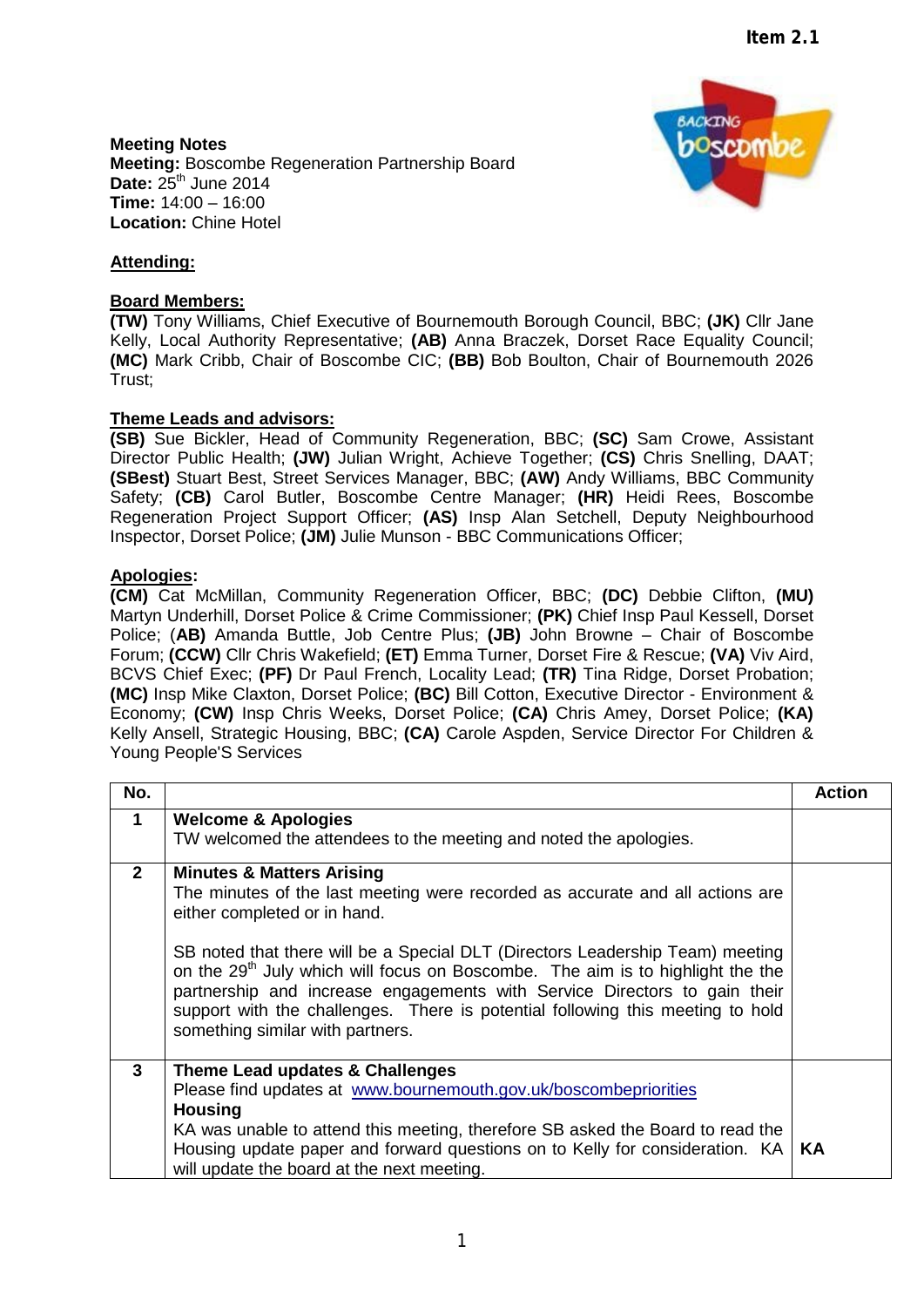| There was a discussion about the accommodation above the former Argos site<br>which the Council will no longer be pursuing. It was agreed that this will now be<br>removed from the Housing action plan as agreed by KA.<br>BB updated the Board on the Gladstone Mews development. 8 of the 11 plots<br>have been allocated.<br>JM noted that Bournemouth 2026 Trust is leading on the marketing for these<br>properties but she will link in with them in order to do some joint promotions.<br>There will be a launch for the site in the near future and BB will update the Board<br>as this progresses. | <b>JM</b><br><b>BB</b> |
|--------------------------------------------------------------------------------------------------------------------------------------------------------------------------------------------------------------------------------------------------------------------------------------------------------------------------------------------------------------------------------------------------------------------------------------------------------------------------------------------------------------------------------------------------------------------------------------------------------------|------------------------|
| <b>Employment and Enterprise</b><br>SB informed the Board that the Enterprise hub on Darrocott Road has now<br>opened and invited the Board to visit if they are able. The steering group will be<br>looking at how to fund the hub after the European funding finishes next year.                                                                                                                                                                                                                                                                                                                           |                        |
| SB explained that the employment project with the Chamber of Trade has stalled<br>due to lack of contact. AB suggested that Sue contact Alex at the CVS who has<br>close contacts with the Chamber of Trade. SB will also link in with CB for<br>contacts.                                                                                                                                                                                                                                                                                                                                                   | <b>SB</b>              |
| The Old School House will be opening for use on the 1 <sup>st</sup> July 2014 and a person<br>has now been identified to run the hub for the next year.                                                                                                                                                                                                                                                                                                                                                                                                                                                      |                        |
| <b>Education and Attainment</b><br>JW noted that there will be a stakeholder and J.P. Morgan participant event on<br>$2^{nd}$ October. This event will look at what life is like for Pupils in Boscombe and<br>West Howe. JW gave an update on the Achieve Together project. JW will<br>arrange for the new Teach First teachers coming to the Boscombe area to meet<br>with CJK during the summer holidays. JW noted that when the analysis has<br>been completed, there will be a Community Report Card produced. This will then<br>be shared with the Partnership Board for discussion.                   | <b>JW/CJK</b>          |
| TW suggested that the Partnership could assist the new teachers with their<br>housing needs as many of them will be re locating to Bournemouth. SB and JW<br>will discuss this further.                                                                                                                                                                                                                                                                                                                                                                                                                      | <b>SB/JW</b>           |
| SC expressed a concern regarding the effects on pupils when the new teachers<br>are away from the class rooms for their other Teach First commitments. JW will<br>take this away for further discussions and update the Board at the next meeting.                                                                                                                                                                                                                                                                                                                                                           | <b>JW</b>              |
| <b>Crime</b><br>AS updated the the Board with up to date crime figures for the area. Please<br>refer to the update on the website.                                                                                                                                                                                                                                                                                                                                                                                                                                                                           |                        |
| There will be an official launch of CSAS on the $8th$ July at 12pm. A press release<br>will be going out prior to this. As reported the initial feedback regarding CSAS is<br>very positive and they are already dealing with a high number of incidents. SB<br>reminded the Board that this scheme is funded for one year and that early<br>discussions with traders about sustainability are needed.                                                                                                                                                                                                       | CВ                     |
| CB asked AS if the police are prosecuting when called to shoplifting incidents, as<br>the manager from Primark reported that a shoplifter had been caught and the<br>Police called but the shoplifter was instructed to give back the items and leave<br>the shop.                                                                                                                                                                                                                                                                                                                                           |                        |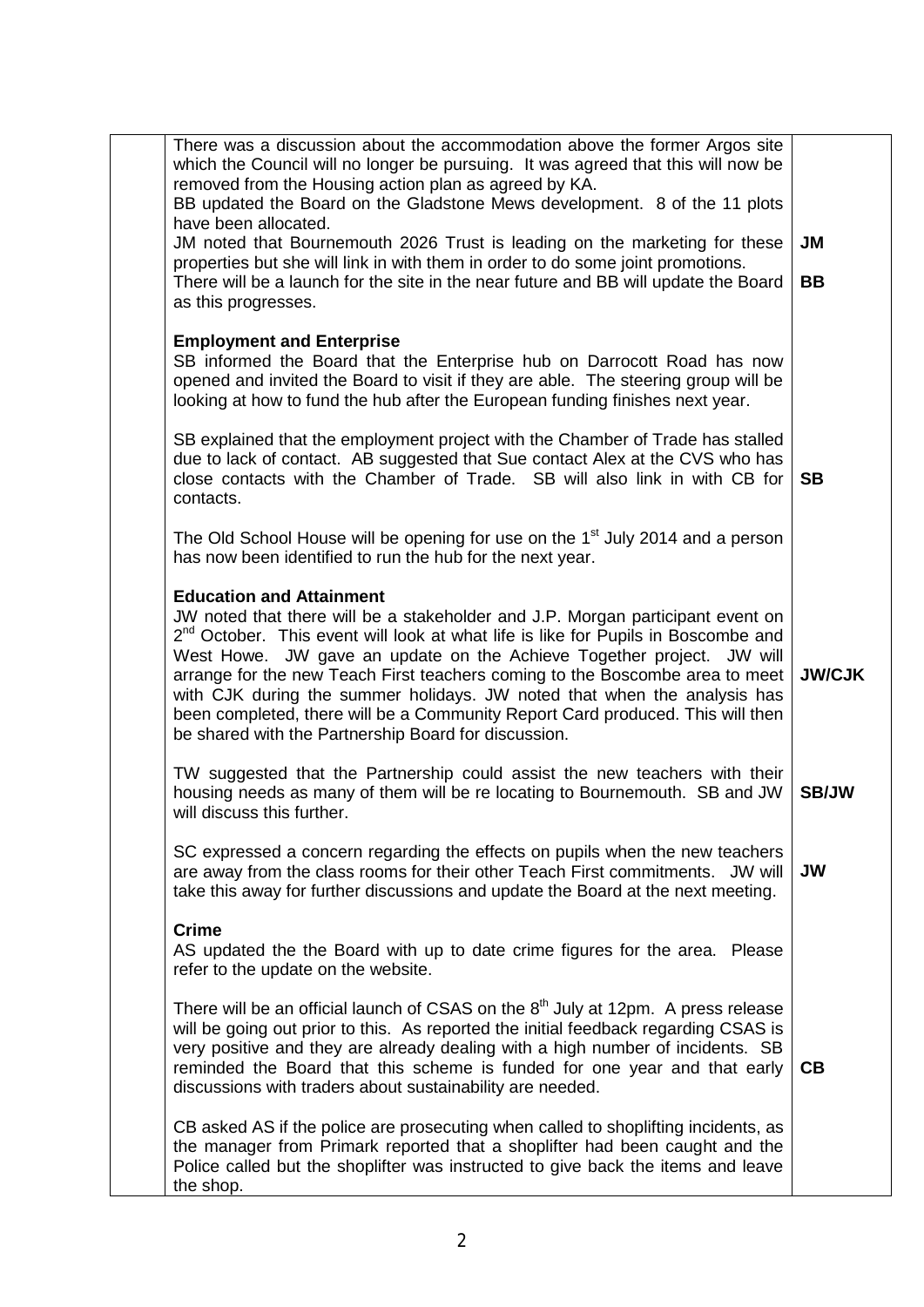|                                                                                                                                                                                                                                                                                                                                                                                                                                                                                                                                                                                                                                                                         | <b>AS/CA</b>           |
|-------------------------------------------------------------------------------------------------------------------------------------------------------------------------------------------------------------------------------------------------------------------------------------------------------------------------------------------------------------------------------------------------------------------------------------------------------------------------------------------------------------------------------------------------------------------------------------------------------------------------------------------------------------------------|------------------------|
| Although AS could not discuss this particular case as he was not at the incident,<br>he did inform the Board that the Police are encouraging store owners/managers<br>to take a more preventative approach to shoplifters and ask them to leave the<br>premises once identified. AS will follow this up with CA.                                                                                                                                                                                                                                                                                                                                                        |                        |
| AS noted that the two CSAS operatives will be receiving the "push to talk" radios<br>although there is an issue with licences at the current time.                                                                                                                                                                                                                                                                                                                                                                                                                                                                                                                      |                        |
| There was a discussion about some more serious recent incidents in Boscombe<br>reported in the press. AS reported that two of the incidents resulted from people<br>known to each other and the incident in the Sovereign Centre was isolated. It<br>was noted that the Echo are very much focussing on incidents happening in the<br>Boscombe area. It was agreed that the Partnership should keep pushing the<br>positive stories in order to maintain a balance.                                                                                                                                                                                                     | <b>JM</b>              |
| AS reported that some officers have been identified to focus on street drinkers<br>and rough sleepers in order to identify the top 15 offenders in the local areas.<br>These individuals may be subject to ASB's or ABC's.                                                                                                                                                                                                                                                                                                                                                                                                                                              |                        |
| <b>Environment</b><br>The precinct improvements are under way and all of the identified trees have<br>now been removed. SBest told the Board that there has been a little unrest<br>relating to this and apparently there has been a protest organised. SBest<br>suggested that the communication around this should be considered so that the<br>local community are well informed. BC noted that the Businesses are happy<br>with the improvements so far. The shared space works will begin in September<br>and tenders for this work have been sent out. TW asked if there is any delay to<br>this work starting, that he should be made aware as soon as possible. | SB/CM/<br><b>SBest</b> |
| SBest reported that the Boscombe Bus Station will undergo a deep clean in the<br>near future and that the judging for the anti chewing gum campaign will take<br>place next week.                                                                                                                                                                                                                                                                                                                                                                                                                                                                                       |                        |
| Additional cleaning teams have been allocated to the Boscombe area with the<br>main summer season approaching. Quotations for the improvements to the<br>Hawkwood Road car park vegetation and fencing have been received. This<br>work will take place in the near future.                                                                                                                                                                                                                                                                                                                                                                                             | <b>SBest</b>           |
| TW suggested to SBest that there would be short term funding available for<br>some projects in Boscombe if it is funding that is holding these projects back.<br>SBest will take this away for consideration.                                                                                                                                                                                                                                                                                                                                                                                                                                                           | <b>SBest</b>           |
| JK noted that some residents have reported that the poles and lights on the<br>news crossing next to Drummond Road are quite difficult to see in bright<br>sunlight. SBest will look in to this.                                                                                                                                                                                                                                                                                                                                                                                                                                                                        | <b>SBest</b>           |
| AS asked if Environmental Health could be involved in enforcing private land<br>owners to take action with regards to environmental issues on their land i.e.<br>human waste. SBest will look into this.                                                                                                                                                                                                                                                                                                                                                                                                                                                                |                        |
| <b>Health</b>                                                                                                                                                                                                                                                                                                                                                                                                                                                                                                                                                                                                                                                           |                        |
| SC reported that the merger between Gervis Road and Holdenhurst Road GP<br>practices is going ahead and is being supported by the Dorset CCG. There are                                                                                                                                                                                                                                                                                                                                                                                                                                                                                                                 | <b>SC</b>              |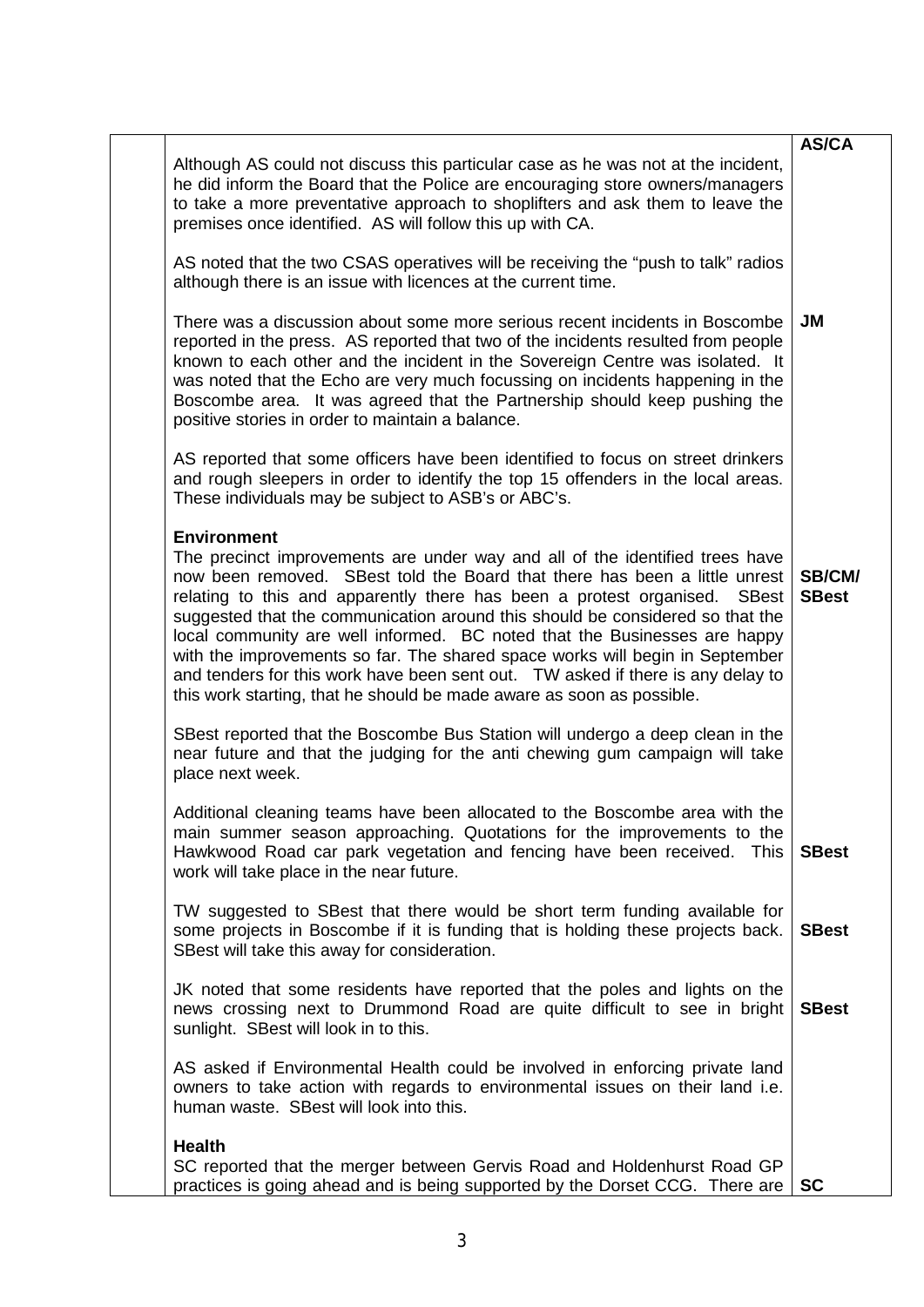|   | three practices in total one of which will be the lead surgery and the other two<br>being branches. There are no plans to close any of the premises.                                                                                                                                                                                                                                                                                                                                                                                                                                                 |           |
|---|------------------------------------------------------------------------------------------------------------------------------------------------------------------------------------------------------------------------------------------------------------------------------------------------------------------------------------------------------------------------------------------------------------------------------------------------------------------------------------------------------------------------------------------------------------------------------------------------------|-----------|
|   | SC will do some work regarding Social Prescribing and will bring a report to the<br>next Partnership Board meeting.                                                                                                                                                                                                                                                                                                                                                                                                                                                                                  | <b>SC</b> |
|   | SC noted that the new figures for Health Checks will be reported in mid July<br>2014 and he will update the board accordingly. SC will send MC the Health<br>Checks AFC video for re-tweeting.                                                                                                                                                                                                                                                                                                                                                                                                       | <b>SC</b> |
|   | SC explained to the Board that he is disappointed by the figures for the<br>screening and immunisation programme. This has been escalated to the<br>directors of Public Health and Wessex and he has also had discussions with<br>NHS England. SC will report back to the Board with an update.                                                                                                                                                                                                                                                                                                      |           |
|   | Public Health team are seeking agreement for procurement and award of a<br>major contract to manage referrals in the future. This could potentially be<br>investment of up to £1Million and would come into effect as of April next year.                                                                                                                                                                                                                                                                                                                                                            | <b>SC</b> |
|   | Public Health Bournemouth & Poole will be proposing that any under spend from<br>the Public Health grant should be allocated on a locality basis and SC's<br>recommendation will be that it is allocated to Boscombe & West Howe. SC will<br>update the Board with any developments.                                                                                                                                                                                                                                                                                                                 |           |
|   | <b>Communications Update</b><br>The communications update was circulated with the agenda for this meeting.<br>JM noted that there will be discussions soon about a new Boscombe DVD which<br>will be produced in the near future. There was a possibility that Bournemouth<br>University students could be involved in this although the only reservation with<br>that is they will be finishing their academic year very soon. This would mean a<br>delay in the DVD being produced until the next academic year. There is also the<br>possibility of having this DVD sponsored by a local company. |           |
|   | Future press releases will include:<br>Boscombe Regeneration, Police and Youth Services move to Argos site<br>Precinct and Highways improvements – due to start in September                                                                                                                                                                                                                                                                                                                                                                                                                         |           |
|   | JM informed the Board that she has submitted nominations to the Chartered<br>Institute of PR for the Partnership using the e-panel results on perceptions of<br>Bournemouth. (See below)                                                                                                                                                                                                                                                                                                                                                                                                             | <b>JM</b> |
|   | TW suggested linking up with local key business social networking sites to<br>promote the positive things happening in Boscombe. JM will look into this.                                                                                                                                                                                                                                                                                                                                                                                                                                             | <b>SB</b> |
|   | SB noted that the e-panel results have come in and she will circulate them in full<br>to the Board. The results are showing positive changes in perception.                                                                                                                                                                                                                                                                                                                                                                                                                                          |           |
| 4 | <b>Street Weeks</b><br>This is a multi agency approach taking place in Margate which involves intensive<br>door knocking in a small area in order to engage with local residents, then<br>respond to issues identified. SB noted that to replicate this in Boscombe will take<br>planning and recourses, also there would have to be other agencies committed<br>to assist in following up with issues that are discovered as a result of speaking to                                                                                                                                                |           |